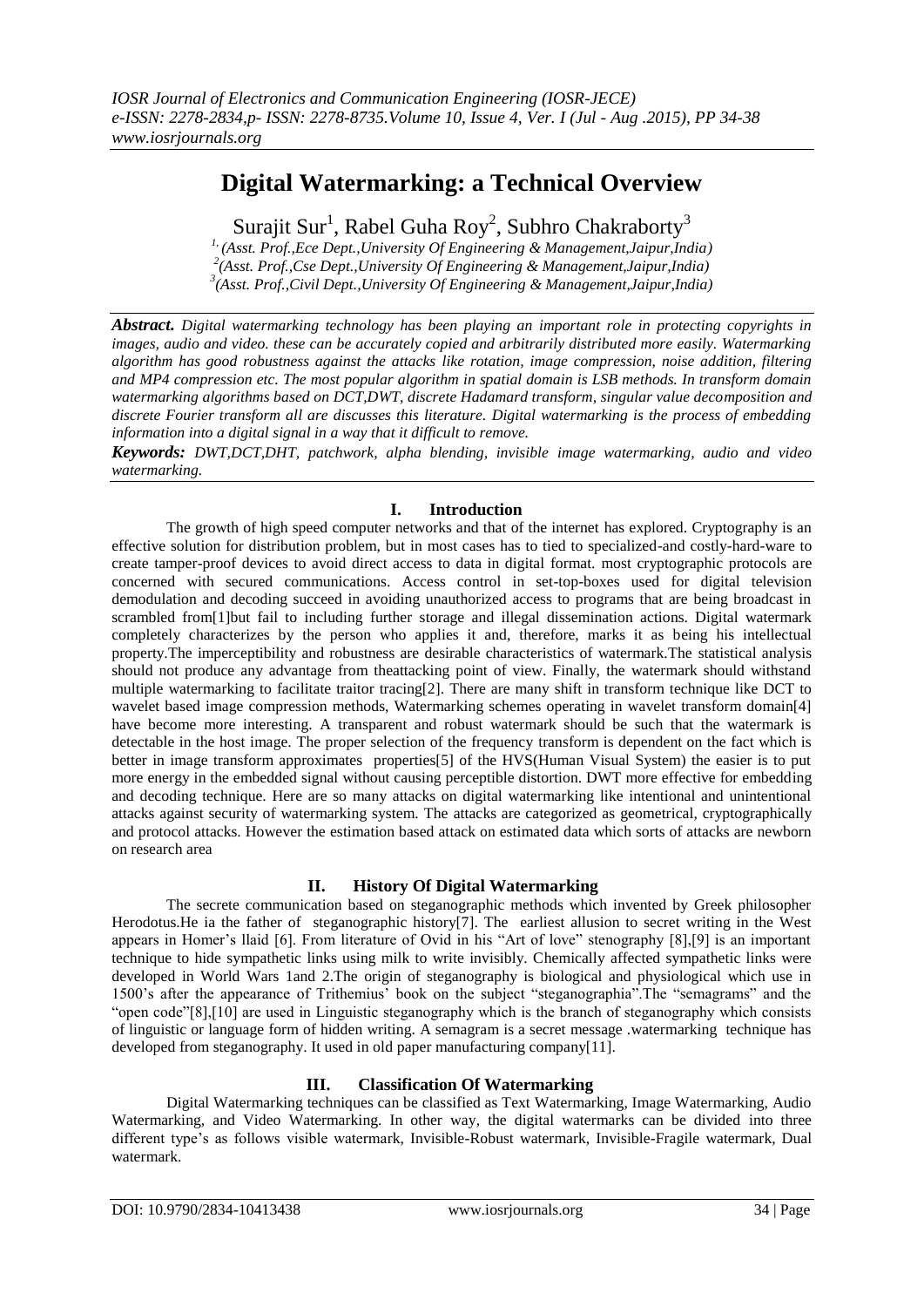# **IV. Techniques Of Watermarking**

#### **IV. A.Frequency Domain Watermarking**

In these methods selected frequencies can be altered. Because high frequencies will be lost by compression or scaling so that the watermark signal is applied to lower frequencies that containing important elements of the original picture.These techniques are like Fourier Transform,DTFT,DFT,DCT,DWT etc.

#### **IV.B. Spread Spectrum**

This technique can be used for both spatial domain and frequency domain. The spread spectrum method has the advantage that the watermark extraction is possible without using the original unmarked image

#### **IV.C.Spatial Domain**

Techniques in spatial domain class generally share the following characteristics like The watermark is applied in the pixel domain, No transforms are applied to the host signal during watermark embedding, Combination with the host signal is based on simple operations, in the pixel domain.

#### **V. Working Methods**

#### **V.A. Image Watermarking**

#### **V.A.a Spatial Domain Analysis**

Spatial domain watermarking is performed by modifying values of pixel color samples. The most common algorithm using spatial domain watermarking in LSB[12] bit for hiding image by the technique of artificial intelligence. the least-significant bit plane of a grayscale cover image and replaces it with binary watermark. Since that watermark is smaller than the cover image, we need several copies of you watermark together in order to achieve the correct size[13]. In a digital image, information can be inserted directly into every bit of image information or the more busy areas of an image can be calculated so as to hide such messages in less perceptible parts of an image [14]. Hao Luo et al [15], proposed a self-embedding watermarking scheme for digital images.They proposed algorithm used the cover image as a watermark. It generates the watermark by halftoning the host image into a halftone image. The watermark is retrieved from the LSB of the suspicious image and inverse permuted. Wen-Chao Yang et al [16] used the PKI (Public-Key Infrastructure), Public-Key Cryptography and watermark techniques to design a novel testing and verifying method of digital images and Also Hong Jie He et al [17], proposed a wavelet-based fragile watermarking scheme for secure image authentication. Sung-Cheal

Byun et al [18], proposed a fragile watermarking scheme for authentication of images. They used singular values of singular value decomposition (SVD) of images to check the integrity of images. Gil-Je Lee et al [19] presented a new LSB digital watermarking scheme by using random mapping function. Saeid Fazli et al presented imperceptibility and robustness of LSB watermarking using SSIM Quality Metrics. The new watermarking scheme[20] based on log-average luminance. It introduce a monochrome image of 1024 bytes is used as the watermark. If the byte of the watermark image represented white color (255) a value a is added to the image pixel luminance value, if it is black (0) the a is subtracted from the luminance value. To extract the watermark, the selected blocks are chosen by difference between the luminance value of the watermarked image pixel and the original image pixel is greater than 0, the watermark pixel is supposed to be white, otherwise it supposed to be black. It efficient against changing the watermarked image to grayscale. Debjyoti Basu et al proposed Bit Plane Index Modulation (BPIM) based fragile watermarking scheme for authenticating RGB color image. By embedding R, G, B component of watermarking image in the R, G, B component of original image, embedding distortion is minimized by taking least significant bit (LSB). An image watermarking method based on the human visual system. The new classes of embedding methods, termed quantization index modulation (QIM) and distortion-compensated QIM (DC-QIM).it realizations technique in the form of dither modulation. These include both additive white Gaussian noise (AWGN)[21] channels, which may be good models for hybrid transmission applications such as digital audio broadcasting, and mean-square-error-constrained attack[22] channels that model private-key watermarking applications. In invisible image watermarking median filter algorithm [23,24] is implemented for the de-noising of highly corrupted images and edge preservation. Mean, Median and improved mean filter is used for the noise detection[25].

#### **V.A.b Frequency Domain or Transform Domain Technique**

In this process firstly the gray scale host image is taken and 2D DWT (Discrete Wavelet Transform )[26]is applied to the image which decomposes image into four components low frequency approximation, high frequency diagonal, low frequency horizontal ,low frequency vertical components. In the same technique DWT is also applied to the watermark image which is to be embedded in the host image. The technique used here for inserting the watermark is alpha blending[27]. In this technique the decomposed components of the host image and the watermark which are obtained by applying DWT[28] to both the images are multiplied by a scaling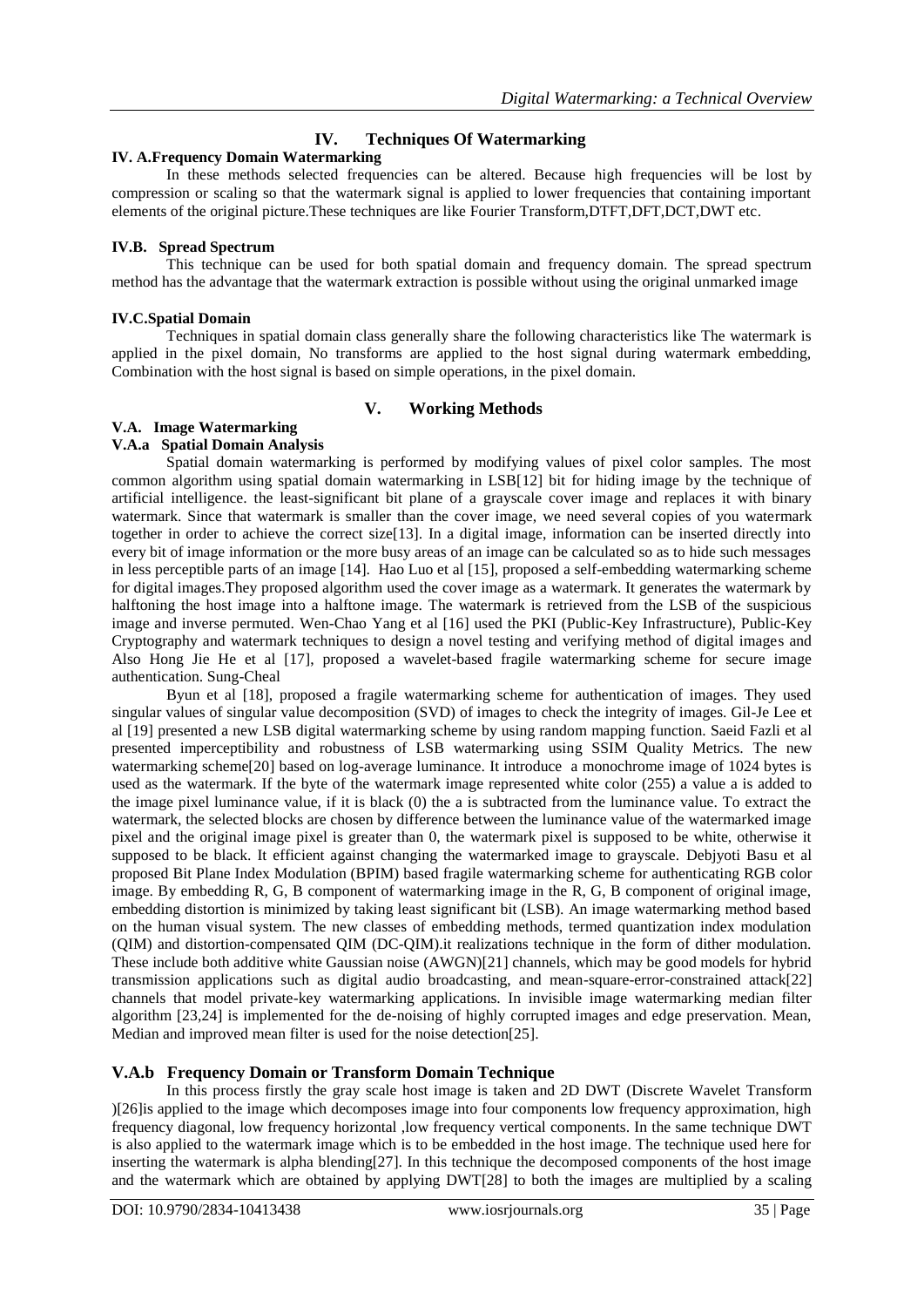factor and are added. During the embedding process the size of the watermark should be smaller than the host image but the frame size of both the images should be made equal. Since the watermark embedded in this paper is perceptible in nature or visible, it is embedded in the low frequency approximation component of the host image and also we can used DCT domain[29] both invisible and visible watermarking technique. A digital watermarking-based image quality evaluation method [30] that can accurately estimate image quality [31,32] in terms of the classical objective metrics, such as peak signal-to-noise ratio (PSNR), weighted PSNR (wPSNR). watermark is embedded into the discrete wavelet transform (DWT) domain of the original image using a quantization method. This paper proposed a new statistical approach for watermarking mesh representations of 3-D graphical objects[33,34]. A robust digital watermarking method has to requirements of watermark invisibility, robustness, embedding capacity and key security. In this method embedding is performed by changing the normalized distribution of local geodesic distances from within each region[36]. Two different embedding methods are used by changing the mean or the variance of geodesic distance distributions and also used 3-D triangular mesh technique[35].

## **V.B Audio Watermarking**

The audio watermark should be inaudible, statistically unnoticeable to prevent unauthorized removal. self-clocking is to detect in the presence of time scale modification attack. The audio watermarking can be classified into temporal watermarking and spectral watermarking, based on the domain where watermarks are embedded. Temporal watermarking hides watermarks directly into digital audio signals in the time domain, and spectral watermarking methods [37,38]where FFT(Fast Fourier Transform), DCT(Discrete Cosine Transform), and DWT(Discrete Wavelet Transform), etc. are commonly used. The temporal audio watermarking is relatively easy to implement and requires less computing resources, as compared with the spectral watermarking. But the temporal watermarking is weaker than the spectral watermarking against general signal processing attacks.

## **V.B.a Time Domain And Frequency Domain or Transform Domain Technique**

Least Significant Bit substitution (LSB) and echo hiding techniques both are Time-domain analysis [39]. LSB embeds the watermark information in the least significant bits of the audio sample values by overwriting the original bits [40] to overcome the quantization error. To make echo watermarking embed information embed into the repeated version of component of original discrete audio signal with small offset value. initially amplitude and decay rate to make it imperceptible [41]. Frequency domain audio watermarking techniques apply on human perceptual properties and frequency masking characteristics of the human auditory system [42]. In these techniques, the phase and amplitude of the transform domain coefficients are modified. such as Discrete Fourier Transform (DFT), the Discrete Cosine Transform (DCT), and the Discrete Wavelets Transform (DWT). From this literature using patchwork algorithm to implement audio watermarking, artificially modifies the difference(we call this patch value ) between estimated sums of samples in two randomly chosen and prescribed index subsets. Thus the modified patch value is many deviation. The artificial modification can be detected, with a high probability by comparing the observed patch value with the expected one. The new approach of watermarking algorithm based on the wavelet transform (WT) and the complex cepstrum transform (CCT) by combining with human auditory model and using the masking effect of human ears. This algorithm create binary image watermark into the audio signal and improved the imperceptibility of watermarks. The complex cepstral analysis is a homomorphic mapping and is the most effective extraction method in audio identification. the advantage of cepstral transform (CCT) is that the coefficients of the complex cepstral transform are much decorrelation. the audio watermarks embedding algorithm with the cepstral transform, a digital watermark was inserted into the cepstral components of the audio signal using a technique by spread spectrum communications to hiding a narrow band signal in a wideband channel. In this method, a pseudo-random sequence was used to watermark the audio signal. The watermark is then weighted in the cepstrum domain according to the distribution of cepstral coefficients and the frequency masking characteristics of HAS. In frequency domain C.T.Hsith and P.Y.Tsou[43] discussed the detection of audio blind watermarking in cepstrum domain using the concepts of energy characteristic radix. Audio watermarking scheme using direct sequence spread spectrum (DSSS) method enhance an audio signal imperceptibly.

#### **V.C Video Watermarking**

There are compressed and uncompressed watermarking techniques. To robust video watermarking method is presented to embeds data to the specific bands in the wavelet domain using motion estimation approach. Using random Gaussian distribution in video sequences on different types of video (compressed DVD quality movie and uncompressed digital camera movie). The proposed watermarking method in frequency domain has strong robustness against some attacks such as frame dropping, frame filtering. video watermarking techniques need to meet new difficulties such as large volume of inherently redundant data between frames, the unbalance between the motion and motionless regions, real-time requirements in the video broadcasting etc.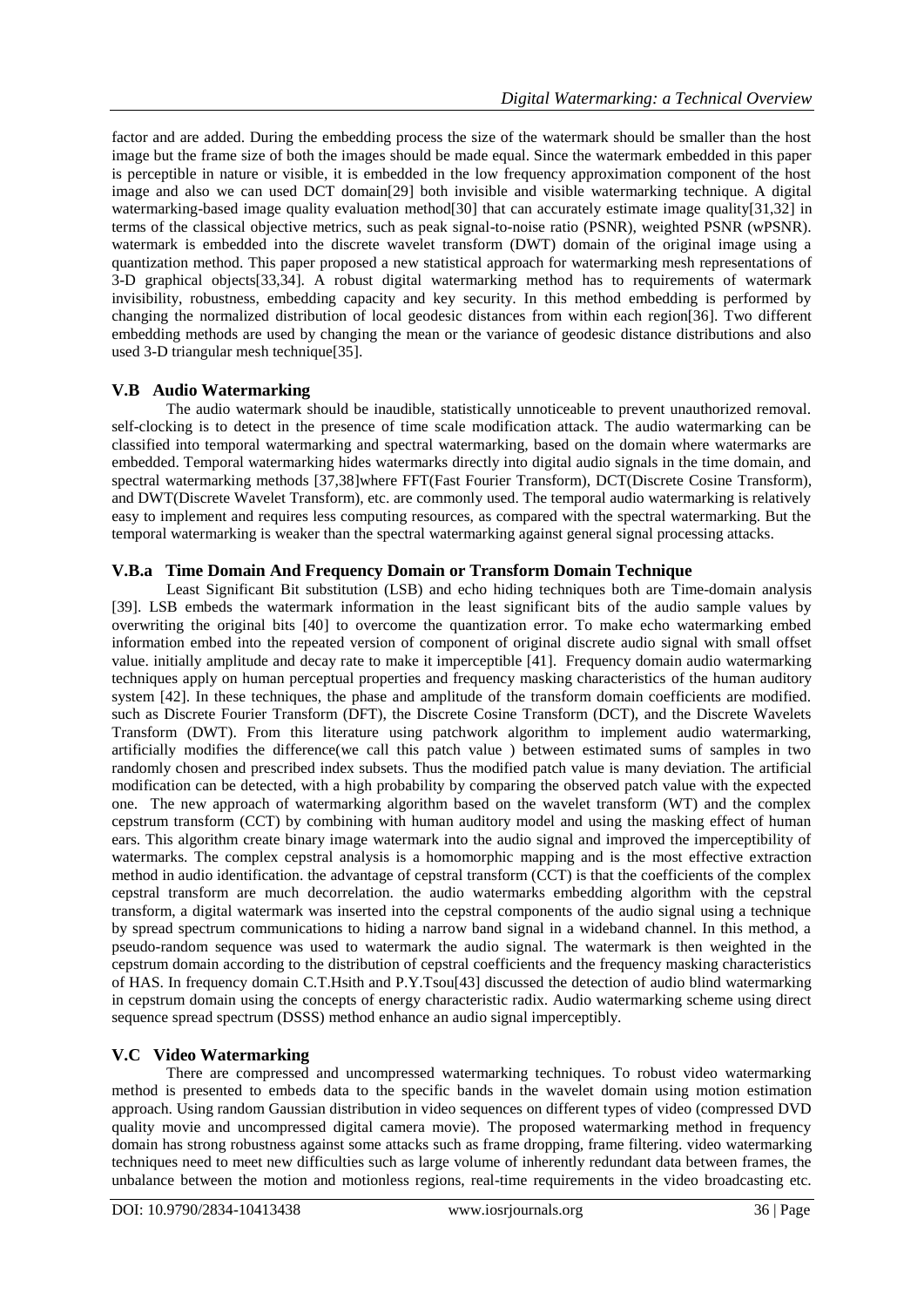Watermarked video sequences are susceptible to pirate attacks such as frame averaging, frame swapping, statistical analysis, digital-analog (AD/DA) conversion, and lossy compressions, Copy control [44].Value added applications like legacy system enhancement, database linking, video tagging, digital video broadcast monitoring , Media Bridge etc. Video watermarking algorithms should directed on localized detection, real time algorithm complexity, synchronization recovery, effects of floating point representation, power dissipation etc.The main advantages of using pixel domain techniques are that they are conceptually simple to understand and the time complexity of these techniques are low which favours real time implementations. But these techniques generally lacks in providing adequate robustness and imperceptibility requirements. This paper represents a method to detect video tampering[45] and distinguish it from common video processing operations, such as recompression, noise, and brightness increase, using a practical watermarking scheme for real-time authentication of digital video[46].

#### **VI. Conclusions**

Watermarking is emerging tropic in new era of science. but not only in science it penetrate human civilization to enrich watermarking in high sky. Since 1990s it has been modified yet it not have proper modified technique. In watermarking there are so many field not to be developed in best limiting value. The fragile and semi fragile watermarking techniques have some serious disadvantages like increased use of resources, higher area requirements and high power consumption.

#### **References**

- [1]. A. Herrigel et al., "Secure copyright protection techniques for digital images," in Information hiding,vol.1525 ,pp.169-190,Springer Verlag,1998.
- [2]. Ravi K. Sharma, and Steve Decker, "Practical Challenges For Digital Watermarking Applications", IEEE, 2001
- [3]. E. Brannocket et al., "Watermarking with Wavelets simplicity leads to Robustness", IEEE, 2008.
- [4]. A.K. Goyal, N.Agrawal, S.Verma, "Robust Watermarking in Transform domain using edge detection technique", IEEE, 2007.
- [5]. Yusof Yusnita and Khalifa, O. Othman "Digital Watermarking For Digital Images Using Wavelet Transform", IEEE, 2007.<br>[6]. Kahn. David, "Codebreakers : Story of Secret Writting", Macmillan 1967.
- Kahn. David, "Codebreakers : Story of Secret Writting", Macmillan 1967.
- [7]. Homer, "The Iliad" (trans. R. Fragels), Middlesex, England: Penguin 1972.
- [8]. Kahn.David, "The History of Steganography", Proc. of First Int. Workshop on Information Hiding, Cambridge, UK, May30-June1, Lecture notes in Computer Science, Vol.1174, Ross Anderson(Ed.), pp.1-7,1996.
- [9]. F.A.P.Petitcolas, et al.,"Information Hiding A Survey", Proceedings of the IEEE, Vol.87, No.7, July 1999, pp.1062-1078.
- [10]. B.Pfitzmann, "Information Hiding Terminology", Proc. of First Int. Workshop on Information Hiding, Cambridge, UK, May30- June1, 1996, Lecture notes in Computer Science, Vol.1174, Ross Anderson(Ed.), pp.347-350.
- [11]. Hal Berghel, "Watermarking Cyberspace", Communications of the ACM, Nov.1997, Vol.40, No.11, pp.19 24.
- [12]. Kaur et al., "International Journal of Advanced Research in Computer Science and Software Engineering 3(4)",April 2013, pp. 858-861.
- [13]. C. Rey and JL. Dugelay, "A survey of watermarking algorithms for image authentication". EURASIP Journal on Applied Signal Processing, 6:613–621, 2002.
- [14]. Lee, G. J., Yoon, E. J. and Yoo, K. Y., "A new LSB based Digital Watermarking Scheme with Random Mapping Function", in 2008 IEEE DOI 10.1109/UMC.2008.33.
- [15]. H. Luo, S. Chu, H. and Lu, Z. M., "Self Embedding Watermarking Using Halftoning Technique, Circuits Syst Signal Process" (2008) 27: 155–170.
- [16]. W. Yang, C., Wen, C. Y. and Chen, C. H., (2008), "Applying Public-Key Watermarking Techniques in Forensic Imaging to Preserve the Authenticity of the Evidence". Springer-Verlag Berlin Heidelberg 2008.
- [17]. He, H. J., Zhang, J. S. and Tai, H. M., (2006), A Wavelet-Based Fragile Watermarking Scheme for Secure Image Authentication. Springer-Verlag Berlin Heidelberg 2006
- [18]. Byun, S. C., et al. (2003), A SVD-Based Fragile Watermarking Scheme for Image Authentication. Springer-Verlag Berlin Heidelberg 2003
- [19]. Lee, G. J., Yoon, E. J. and Yoo, K. Y. (2008), "A new LSB based Digital Watermarking Scheme with Random Mapping Function", in 2008 IEEE DOI 10.1109/UMC.2008.33
- [20]. Fazli, S. and Khodaverdi, G (2009), Trade-off between Imperceptibility and Robustness of LSB Watermarking using SSIM Quality Metrics, in 2010 IEEE DOI 10.1109/ICMV.2009.68
- [21]. A. Cohen and A. Lapidoth, "On the Gaussian watermarking game," in Proc. IEEE Int. Symp. Information Theory, Sorrento, Italy, June 2000, p. 48.
- [22]. N. Merhav, "On random coding error exponents of watermarking systems," IEEE Trans. Inform. Theory, vol. 46, pp. 420–430, Mar. 2000.
- [23]. Pei-Eng Ng and Kai-Kuang Ma, "A Switching Median Filter with BDND for Extremely Corrupted Images", IEEE Trans Image Processing, Vol. 15, No. 6, PP. 1506-1516, June 2006
- [24]. Jafar Ramadhan Mohammed, "An Improved Median Filter Based on Efficient Noise Detection for High Quality Image Restoration,",IEEE Int. Conf ,PP. 327 – 331, . May 2008
- [25]. Xiaoyin Xu, Eric L. Miller, Dong bin Chen and Mansoor Sarhadi, " Adaptive Two-Pass Rank Order Filter to Remove Impulse Noise in Highly Corrupted Images", IEEE Trans Image Processing,Vol.13,No.2, PP.238-247, February 2004
- [26]. Zhu Xi'an, (2008), A Semi-Fragile Digital Watermarking Algorithm in Wavelet Transform Domain Based on Arnold Transform, ICSP Proceedings
- [27]. Bo Shen, Iihwar K. Sethi and Vasudev Bhaskaran, (1998) DCT Domain Alpha Blending, IEEE
- [28]. Y. Hu and S. Kwong, "Wavelet domain adaptive visible watermarking", Electron. Lett., vol. 37, 2001 [29]. S. P. Mohanty, J. R. Ramakrishnan, and M. S. Kankanhalli, "A DCT domain visible watermarking tectron.
- [29]. S. P. Mohanty, J. R. Ramakrishnan, and M. S. Kankanhalli, "A DCT domain visible watermarking technique for images", ICME 2000,